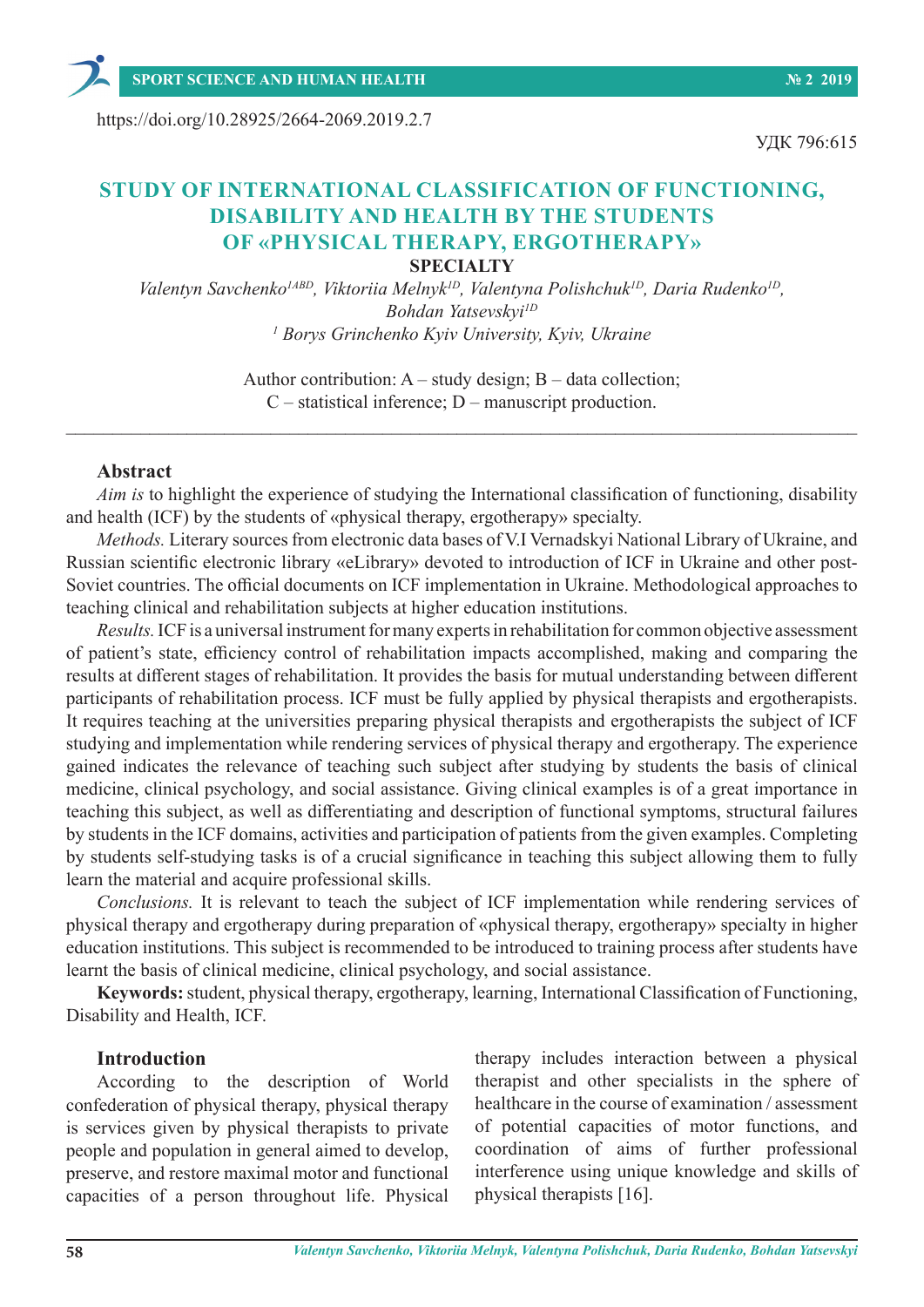It is apparent from the above that physical therapist working as a full member of multidisciplinary rehabilitation brigade has to have and operate the instrument of objective assessment of the patient's state, efficiency control of physical impacts accomplished, summarizing intermediate and final results of physical therapy. Such instrument for all specialists in rehabilitation is International Classification of Functioning, Disability and Health – ICF.

ICF belong to a "family" of international classifications developed by World Health Organization (WHO) to be applied to different health aspects. It was approved by the 54<sup>th</sup> session of World Health Assembly for international application on May, 22, 2001, (WHA54.21 resolution) and became the basis for description and measurement of health and disability [5]. Beginning from this year it began to be applied in various clinical conditions at national and international levels.

ICF has a universal significance. It covers all aspects of human condition, some components of well-being, and describes them in terminology of healthcare domains, and domains connected with it. Along with other international classifications of WHO, ICF provides common rules for coding a wide spectrum of information connected with health, and uses standardized publicly available language allowing it to communicate on the topics indicated in research all over the world at different subjects and spheres of science [3, 11, 12].

At the territories of post-Soviet countries ICF was first being introduced in Russia. In 2003, this classification was presented in brief Russian version [13]. In the Russian Federation ICF has received different kind of support not only among specialists in physical and rehabilitation medicine, but among clinicists, healthcare organizers, etc. It began to be applied for efficiency assessment of medical rehabilitation of the sick under Russian system of healthcare [2, 10, 17].

In Ukraine it was only the year 2016 when the Ministry of Healthcare officially initiated the process of ICF implementation in rehabilitation [4]. According to the Order of the Cabinet of Ministers of Ukraine from December, 27, 2017, № 1008, the Plan of events to implement the International Classification of Functioning, Disability and Health, as well as the International Classification of Functioning, Disability and Health among children

and teenagers was approved [14]. Complying with this order, the Ministry of Health of Ukraine approved the ICF translation with their order [15]. It contributed to conducting workshops on ICF questions from WHO in 2019, spreading the knowledge about ICF and opportunities to use it among Ukrainian medical community.

All the mentioned activities concerning the ICF implementation in Ukraine relate mostly to medical workers. In our state, the ICF application in the sphere of physical therapy has not fully started yet. Not to stay aside from this process, the prominent universities of Ukraine preparing specialists in physical therapy began to teach the subject highlighting the questions of ICF application in physical therapy and ergotherapy.

*Research objective is* to highlight the first experience of studying the ICF by the students of «physical therapy, ergotherapy» specialty.

# **Methods**

The materials used in research were literary sources selected from electronic data bases of V.I Vernadskyi National Library of Ukraine, and Russian scientific electronic library «eLibrary» devoted to introduction of ICF in Ukraine and other post-Soviet countries. The official documents on ICF implementation in Ukraine were analyzed. Methodological approaches to teaching clinical and rehabilitation subjects at higher education institutions were considered.

# **Results and discussion**

Since the year 2018, at the chair of physical rehabilitation and biokinesiology of the Faculty of health, physical education and sports of Borys Grinchenko Kyiv University the subject «Models of rendering rehabilitation services (based on International Classification of Functioning)» has been taught.

The objective of the subject is to provide theoretical and practical knowledge, develop vocational competencies in applying ICF in physical therapy and ergotherapy. The overall total of credits is 4 (120 hours), number of modules – 4, class hours – 56, final modular control – 8, self-study hours  $-56$ , form of term control  $-$  passfail exam. The subject is taught in the  $2<sup>nd</sup>$  year of studies, term 4.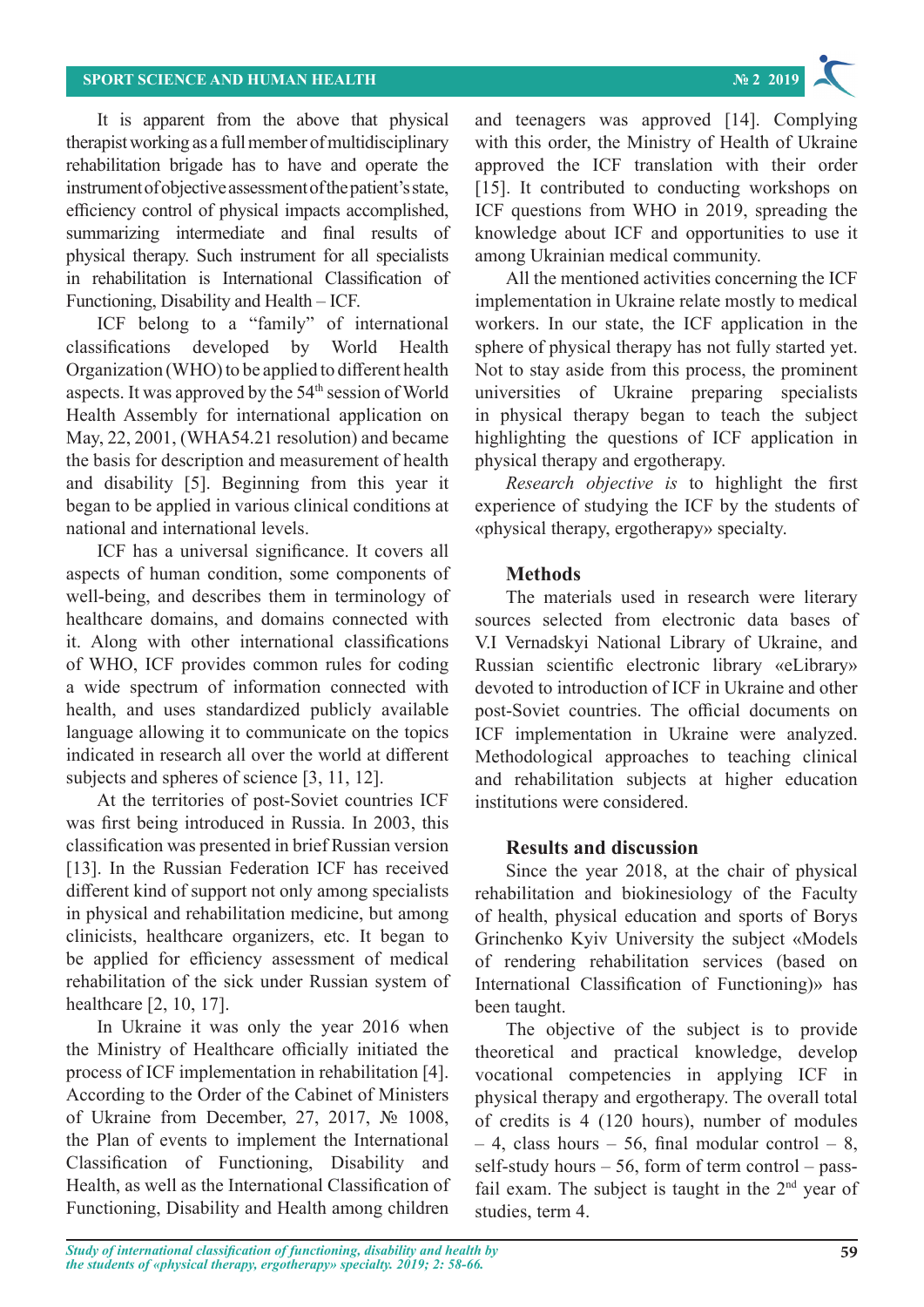# SPORT SCIENCE AND HUMAN HEALTH **56, form of the subject is taught in the subject is taught in the subject is taught in the subject is taught in the subject is taught in the subject in the subject is taught in the 2nd year**  $\sum_{n=1}^{\infty}$

students were given general characteristic of ICF clinical examples of applying ICF where students Then the qualification levels, detailed classification component of learning. The main tasks for selfstructure, activities and participation, and peculiarities of component coding, and ICF core ICF coding rules, the main domain sets and ICF peculiarities of body structure and body functions In the course of teaching this subject, the students were given general characteristic of ICF as its objectives, review of its components, models were mastering practical skills. of functioning and disability, and spheres of usage. Self-studying the tasks was an obligatory Then the qualification levels, detailed classification with determining the organism functions, body study were description of classification levels, structure, activities and participation, and environmental factors were given. At the lessons, there were being worked out terminological issues, possible to give the ICF structure scheme, and ICF coding rules, the main domain sets and ICF forms, ethical instructions of using ICF, etc. Crucial coding scheme made by students (pic. 1, pic. 2).

1 the course of teaching this subject, the significance in studying this subject had review of were mastering practical skills.

Self-studying the tasks was an obligatory study were description of classification levels, onmental factors were given. At the lessons, sets and forms. As an example of such work it is possible to give the ICF structure scheme, and coding scheme made by students (pic. 1, pic. 2).



Pic. 1. The ICF structure scheme Pic. 1. The ICF structure scheme



Pic. 2. Peculiarities of body structure and body functions coding in ICF

Completing this task the students have created the tables containing domain descriptions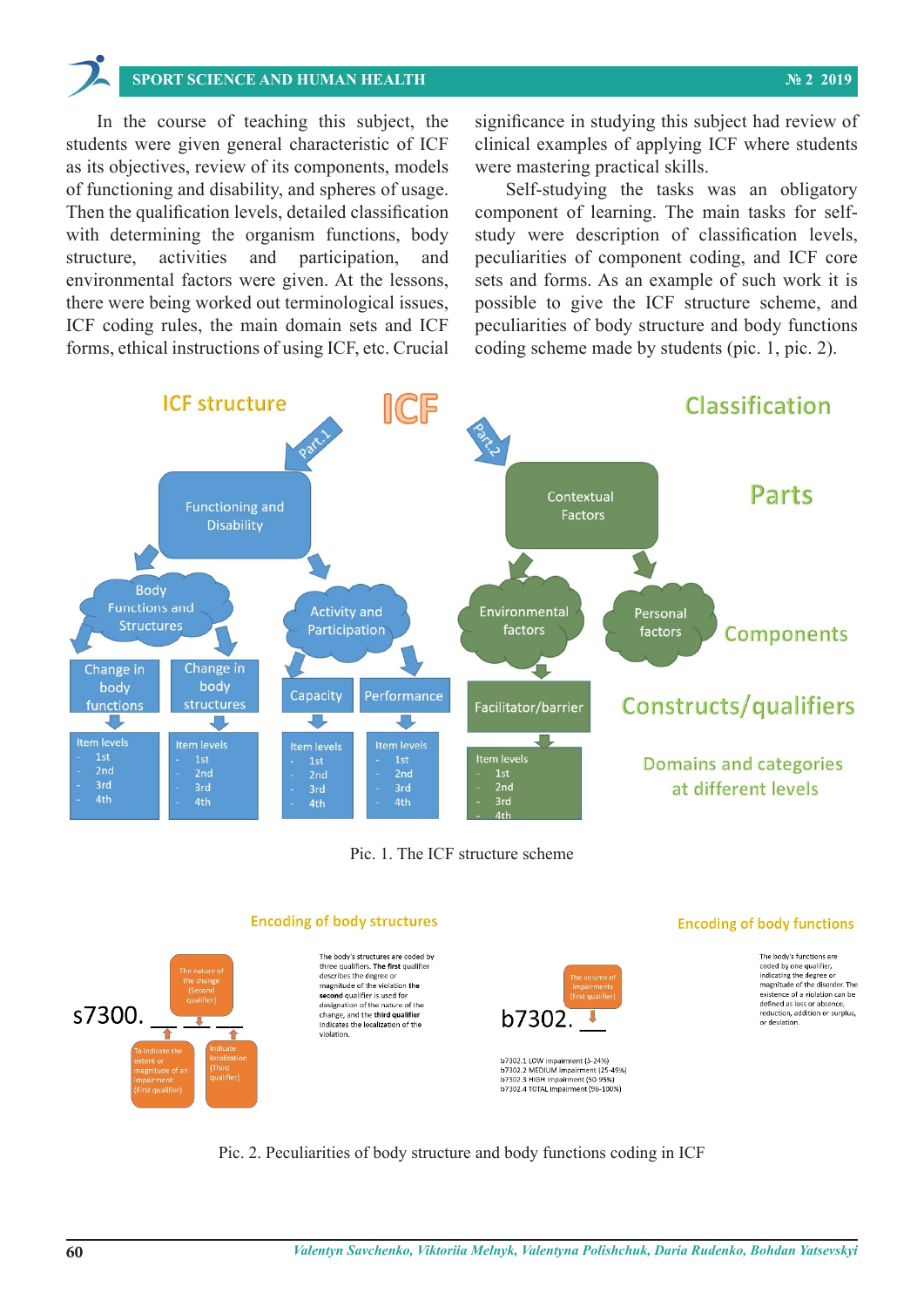A large part of self-study was given to learning the ICF core sets. This was because future specialists in physical rehabilitation are not obligatory to know all the domains offered in classification to successfully operate ICF, which is impossible in fact, but only the list of those domains necessary for professional work independently or within the multidisciplinary rehabilitation brigade. For this, WHO and ICF Research branch (www. icf-research-branch.org) have created the process of developing the core sets of ICF categories or «ICF core sets» [9].

ICF core sets facilitate the description of functioning, for example, in clinical practice, by providing the lists of the main categories related to specific health states and contexts of healthcare. These ICF categories have been selected out of the whole ICF after scientific process based on preparatory research and involving a multidisciplinary expert group. To facilitate the usage of ICF core sets, in 2012, a tutorial was published having an integrated approach to their usage in clinical practice including added instrument of electronic documentation ICF Based Documentation Form [1].

Completing this task the students have created the tables containing domain descriptions belonging to the corresponding core set in three languages. For this, ICF versions in different languages had been used [5, 6, 7, 8]. In the tables 1 and 2, there are given the contents of two core sets needed further for assessment of the patients' states during completing clinical practice session in rehabilitation institutions. Then, based on these tables students have individually developed Ukrainian versions of documentation forms based on ICF core sets (pic. 3).

The gained experience of teaching the subject «Models of rendering rehabilitation services (based on International Classification of Functioning)» on the 2nd year demonstrates some difficulties related to lack of students' knowledge in clinical medicine,

psychology, and social assistance. In some cases, it was difficult for the students to guide through ICF terminologies, they lacked clinical understanding of pathological states and diseases, knowledge of diagnostic methods of disabilities and body structure dysfunctions, etc. That is why, further it is planned to teach this subject in the  $3<sup>rd</sup>$  year in the term 5. This is also because ICF can serve as scientific work instrument, which is more relevant to be discussed with the senior students having such work as obligatory.

## **Conclusions**

ICF is a universal instrument for many experts in rehabilitation for common objective assessment of patient's state, efficiency control of rehabilitation impacts accomplished, making and comparing the results at different stages of rehabilitation. It provides the basis for mutual understanding between different participants of rehabilitation process. ICF must be fully applied by physical therapists and ergotherapists. It requires teaching at the universities preparing physical therapists and ergotherapists the subject of ICF studying and implementation while rendering services of physical therapy and ergotherapy. The experience gained indicates the relevance of teaching such subject after studying by students the basis of clinical medicine, clinical psychology, and social assistance. Giving clinical examples is of a great importance in teaching this subject, as well as differentiating and description of functional symptoms, structural failures by students in the ICF domains, activities and participation of patients from the given examples. Completing by students self-studying tasks is of a crucial significance in teaching this subject allowing them to fully learn the material and acquire professional skills.

# **Conflict of interests**

The authors claim no conflict of interests.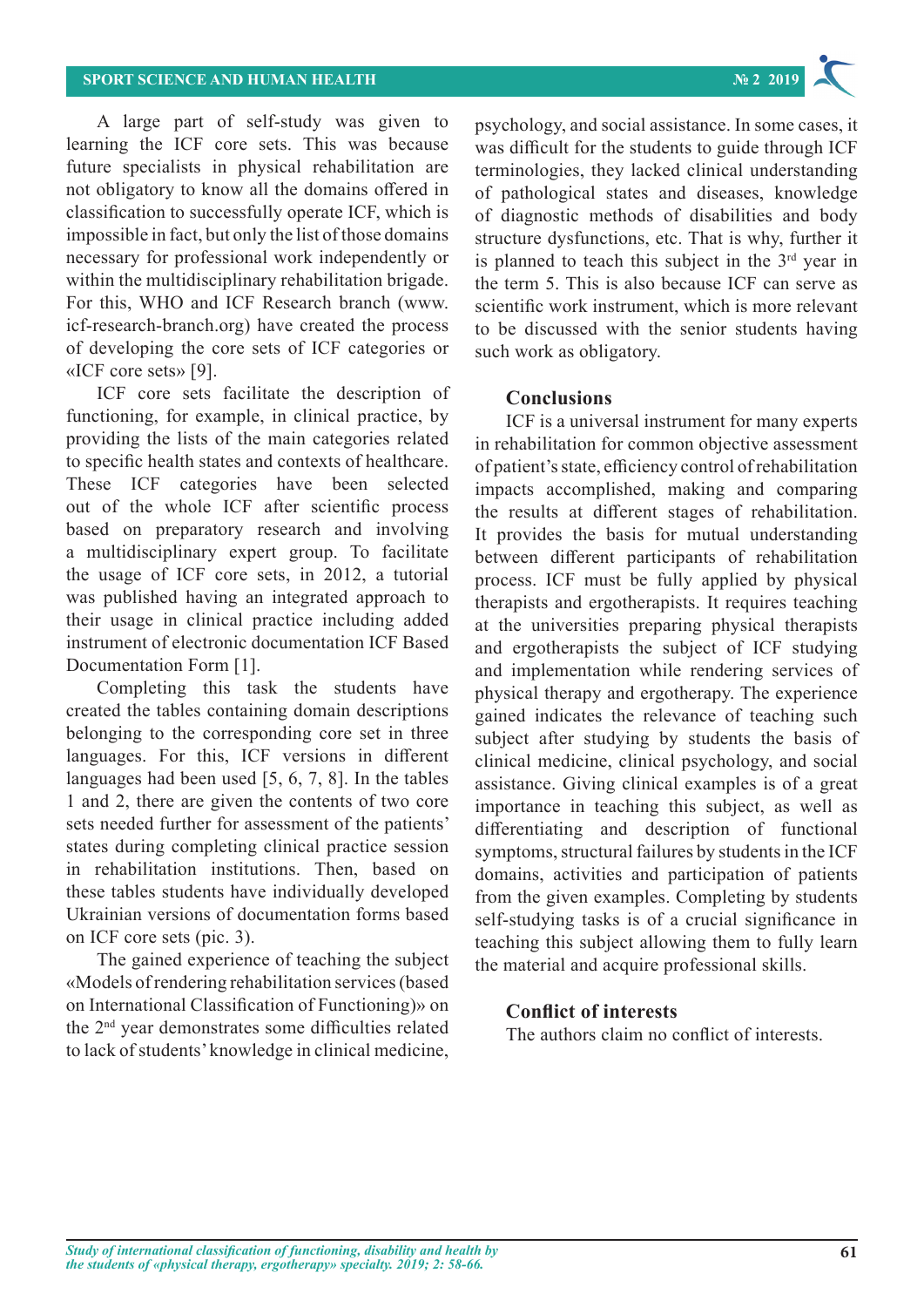|           | laken from https://www.icf-research-branch.org website |  |
|-----------|--------------------------------------------------------|--|
| or domain | Russian name for domain                                |  |
|           |                                                        |  |

| Seq. | Domain<br>d155<br>d720<br>b <sub>130</sub><br>b164<br>b455<br>d240<br>d845<br>d850<br>d855<br>e310<br>e330<br>code | Taken fr<br>Acquiring, keeping and terminating<br>Complex interpersonal interactions<br>Higher-level cognitive functions<br>Non-remunerative employment<br>People in positions of authority<br>English name for domain<br>Exercise tolerance functions<br>Remunerative employment<br>Energy and drive functions<br>Handling stress and other<br>psychological demands<br>Immediate family<br>Acquiring skills<br>ajob | Получение работы, выполнение и прекращение<br>Функции толерантности к физической нагрузке<br>om https://www.icf-research-branch.org website<br>Познавательные функции высокого уровня<br>Сложные межличностные взаимодействия<br>Лица, обладающие властью и авторитетом<br><b>Brief ICF Core Set for Vocational Rehabilitation</b><br>Приобретениепрактических навыков<br>Russian name for domain<br>Волевые и побудительные функции<br>Семья и ближайшие родственники<br>Преодоление стресса и других<br>психологических нагрузок<br>Неоплачиваемая работа<br>Оплачиваемая работа<br>трудовых отношений | Функції толерантності до фізичного<br>Пізнавальні функції високого рівня<br>Особи, що мають владу і авторитет<br>Складні міжособистісні взаємодії<br>Отримання роботи, виконання та<br>Ukrainian name for domain<br>припинення трудових відносин<br>Вольові і спонукальні функції<br>Набуття практичних навичок<br>психологічних навантажень<br>Подолання стресу та інших<br>Сім'я і найближчі родичі<br>Оплачувана робота<br>Безоплатна робота<br>навантаження |
|------|--------------------------------------------------------------------------------------------------------------------|-----------------------------------------------------------------------------------------------------------------------------------------------------------------------------------------------------------------------------------------------------------------------------------------------------------------------------------------------------------------------------------------------------------------------|----------------------------------------------------------------------------------------------------------------------------------------------------------------------------------------------------------------------------------------------------------------------------------------------------------------------------------------------------------------------------------------------------------------------------------------------------------------------------------------------------------------------------------------------------------------------------------------------------------|-----------------------------------------------------------------------------------------------------------------------------------------------------------------------------------------------------------------------------------------------------------------------------------------------------------------------------------------------------------------------------------------------------------------------------------------------------------------|
| 12   | e580                                                                                                               | Health services, systems and<br>policies                                                                                                                                                                                                                                                                                                                                                                              | Службы, административные системы и<br>политика здравоохранения                                                                                                                                                                                                                                                                                                                                                                                                                                                                                                                                           | Служби, адміністративні системи і<br>політика охорони здоров'я                                                                                                                                                                                                                                                                                                                                                                                                  |
| 13   | e590                                                                                                               | Labour and employment services,<br>systems and policies                                                                                                                                                                                                                                                                                                                                                               | Службы, административные системы и<br>политика труда и занятости                                                                                                                                                                                                                                                                                                                                                                                                                                                                                                                                         | Служби, адміністративні системи і<br>політика праці та зайнятості                                                                                                                                                                                                                                                                                                                                                                                               |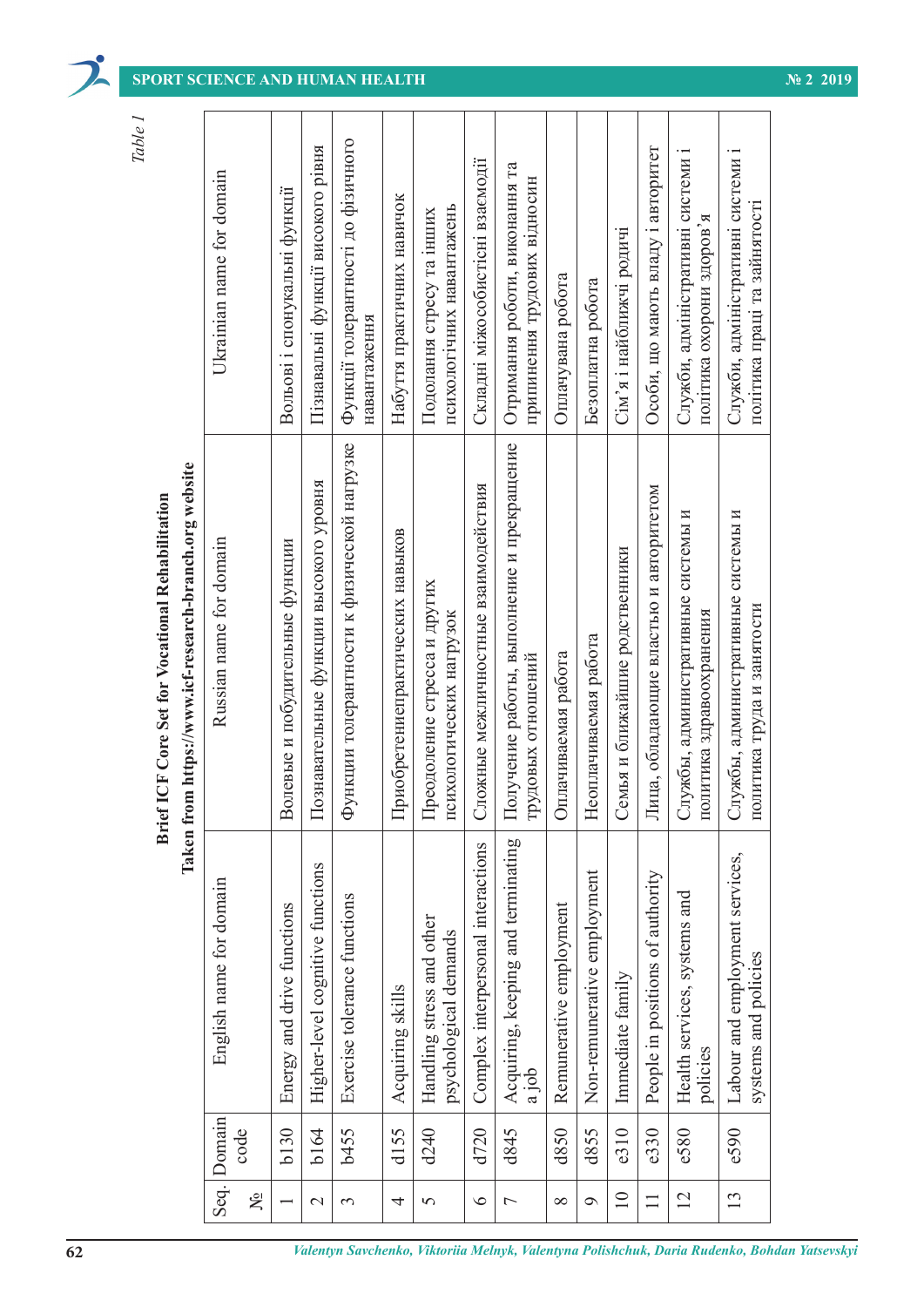|                              |                  | Взято                                                       | is caйry (https://www.icf-research-branch.org)<br><b>Brief ICF</b> core set for Stroke | Table 2                                                        |
|------------------------------|------------------|-------------------------------------------------------------|----------------------------------------------------------------------------------------|----------------------------------------------------------------|
| Seq.<br>$\tilde{\mathbf{x}}$ | Domain<br>code   | English name for domain                                     | Russian name for domain                                                                | Ukrainian name for domain                                      |
|                              | b <sub>110</sub> | Consciousness functions                                     | Функции сознания                                                                       | Функції свідомості                                             |
| $\sim$                       | b114             | Orientation functions                                       | Функции ориентированности                                                              | Функції орієнтованості                                         |
| $\sim$                       | b <sub>140</sub> | Attention functions                                         | Функции внимания                                                                       | Функції уваги                                                  |
| 4                            | <b>b144</b>      | Memory functions                                            | Функции памяти                                                                         | Функції пам'яті                                                |
| $\sim$                       | b167             | Mental functions of language                                | Умственные функции речи                                                                | Розумові функції мови                                          |
| $\circ$                      | b730             | Muscle power functions                                      | Функции мышечной силы                                                                  | Функції м'язової сили                                          |
| $\infty$                     | s110             | Structure of brain                                          | Структура головного мозга                                                              | Структура головного мозку                                      |
| $\circ$                      | s730             | Structure of upper extremity                                | Структура верхней конечности                                                           | Структура верхньої кінцівки                                    |
| 10                           | d310             | т<br>ġΦ<br>Communicating with - receivin<br>spoken messages | Восприятие устных сообщений при<br>общении                                             | Сприйняття усних повідомлень при<br>спілкуванні                |
| $\Box$                       | d330             | Speaking                                                    | Peup                                                                                   | Говоріння                                                      |
| 12                           | d450             | Walking                                                     | Ходьба                                                                                 | Ходьба                                                         |
| 13                           | d510             | Washing oneself                                             | Мытье                                                                                  | Миття себе                                                     |
| $\overline{4}$               | d530             | Toileting                                                   | Физиологические отправления                                                            | Гігієнічні заходи при фізіологічній<br>потребі                 |
| 15                           | d540             | Dressing                                                    | Одевание                                                                               | Одягання                                                       |
| 16                           | d550             | Eating                                                      | Прием пищи                                                                             | Харчування                                                     |
| 17                           | e310             | Immediate family                                            | Семья и ближайшие родственники                                                         | Сім'я і найближчі родичі                                       |
| 18                           | e355             | Health professionals                                        | Профессиональные медицинские<br>работники                                              | Професійні медичні працівники                                  |
| 19                           | e580             | Health services, systems and<br>policies                    | Службы, административные системы и<br>политика здравоохранения                         | Служби, адміністративні системи і<br>політика охорони здоров'я |
|                              |                  |                                                             |                                                                                        |                                                                |

*Study of international classification of functioning, disability and health by* **63**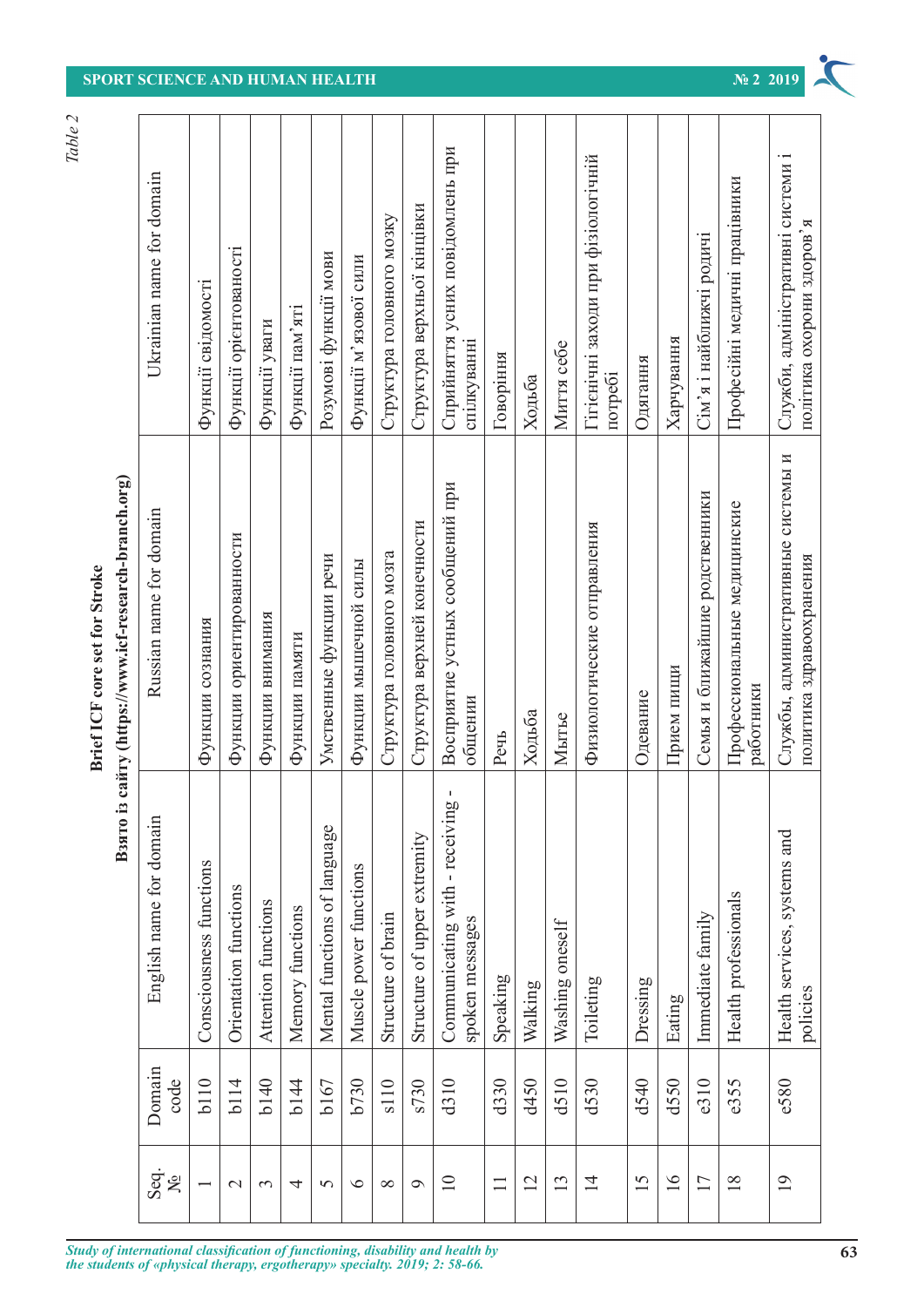

### Форма документації на основі МКФ Реабілітаційний набір

|                                                                      | Інформація про пацієнта                                               |                                                    |  |                      |                     |                   |                 |                      |              |                   |  |
|----------------------------------------------------------------------|-----------------------------------------------------------------------|----------------------------------------------------|--|----------------------|---------------------|-------------------|-----------------|----------------------|--------------|-------------------|--|
|                                                                      | $\Pi$ <b>IIIE</b> :                                                   |                                                    |  |                      | Стать: чол / жін    |                   |                 |                      |              |                   |  |
| Дата народження: _________________ р. Вік: _____ років.              |                                                                       |                                                    |  |                      |                     |                   |                 |                      |              |                   |  |
|                                                                      | Функції організму                                                     |                                                    |  |                      |                     |                   |                 |                      |              |                   |  |
| Фізіологічні функції систем організму<br>Скільки порушень має людина |                                                                       |                                                    |  | Відсутність порушень | Слабкі порушення    | Помірні порушення | Тяжкі порушення | Абсолюткі порушення  | Не визначене | Не застосовується |  |
|                                                                      |                                                                       |                                                    |  |                      |                     |                   |                 |                      |              |                   |  |
|                                                                      |                                                                       |                                                    |  | 0                    | 1                   | 2                 | 3.              | 4                    | 8            | 9                 |  |
| Ы30                                                                  | Вольові і спонукальні функції                                         |                                                    |  |                      |                     |                   |                 |                      |              |                   |  |
|                                                                      | Джерела інформації:                                                   |                                                    |  |                      |                     |                   |                 |                      |              |                   |  |
|                                                                      | Історія хвороби                                                       | Результати, отримані шляхом<br>опитування пацієнта |  |                      | Клінічне обстеження |                   |                 | Технічне дослідження |              |                   |  |
|                                                                      | Опис проблеми:                                                        |                                                    |  |                      |                     |                   |                 |                      |              |                   |  |
|                                                                      |                                                                       |                                                    |  | 0                    |                     | $\overline{2}$    | 3.              | 4                    | 8            | 9                 |  |
| Ы34                                                                  | Функції сну                                                           |                                                    |  |                      |                     |                   |                 |                      |              |                   |  |
|                                                                      | Джерела інформації:                                                   |                                                    |  |                      |                     |                   |                 |                      |              |                   |  |
|                                                                      | Результати, отримані шляхом<br>Історія хвороби<br>опитування пацієнта |                                                    |  | Клінічне обстеження  |                     |                   |                 | Технічне дослідження |              |                   |  |
|                                                                      | Опис проблеми:                                                        |                                                    |  |                      |                     |                   |                 |                      |              |                   |  |

### Форма документації на основі МКФ для обструктивних захворювань легень

|                                                          | Інформація про пацієнта                            |                                                                     |             |             |                      |   |                  |                   |                 |                     |                      |   |                  |
|----------------------------------------------------------|----------------------------------------------------|---------------------------------------------------------------------|-------------|-------------|----------------------|---|------------------|-------------------|-----------------|---------------------|----------------------|---|------------------|
|                                                          | $\Pi$ <b>IDE</b> :                                 |                                                                     |             |             |                      |   |                  | Стать: чол / жін  |                 |                     |                      |   |                  |
| Дата народження: __________________ р. Вік: _____ років. |                                                    |                                                                     |             |             |                      |   |                  |                   |                 |                     |                      |   |                  |
|                                                          | Структури організму<br>Скільки порушень має людина | Анатомічні частини тіла, такі як органи, кінцівки та їх компоненти. |             |             | Зідсутність порушень |   | Слабкі порушення | Помірні порушення | Тяжкі порушення | Абсолютні порушення | Не визначене         |   | Незастосовується |
|                                                          |                                                    |                                                                     |             |             |                      |   |                  |                   |                 |                     |                      |   |                  |
|                                                          |                                                    |                                                                     |             |             | 0                    |   |                  | 2                 | 3<br>4          |                     | 8                    |   | 9                |
| s410                                                     | Структура серцево-судинної системи                 | Обсяг                                                               |             |             |                      |   |                  |                   |                 |                     |                      |   |                  |
|                                                          |                                                    |                                                                     |             |             | 0                    | 1 | 2                | 3                 | 4               | 5<br>6              | 7                    | 8 | 9                |
|                                                          |                                                    |                                                                     | Природа     |             |                      |   |                  |                   |                 |                     |                      |   |                  |
|                                                          |                                                    |                                                                     | Локалізація |             |                      |   |                  |                   |                 |                     |                      |   |                  |
|                                                          | Джерела інформації:                                |                                                                     |             |             |                      |   |                  |                   |                 |                     |                      |   |                  |
|                                                          | Історія хвороби                                    | Результати, отримані шляхом<br>опитування пацієнта                  |             |             | Клінічне обстеження  |   |                  |                   |                 |                     | Технічне посліпження |   |                  |
|                                                          | Опис проблеми:                                     |                                                                     |             |             |                      |   |                  |                   |                 |                     |                      |   |                  |
|                                                          |                                                    |                                                                     |             |             | 0                    |   | 1                | 2                 | 3               | 4                   | 8                    |   | 9                |
| s430                                                     | Структура дихальної системи                        |                                                                     | Обсяг       |             |                      |   |                  |                   |                 |                     |                      |   |                  |
|                                                          |                                                    |                                                                     |             |             | 0                    | 1 | 2                | 3                 | 4               | 5<br>6              | 7                    | 8 | 9                |
|                                                          |                                                    |                                                                     | Природа     |             |                      |   |                  |                   |                 |                     |                      |   |                  |
|                                                          |                                                    |                                                                     |             | Локалізація |                      |   |                  |                   |                 |                     |                      |   |                  |
|                                                          | Джерела інформації:                                |                                                                     |             |             |                      |   |                  |                   |                 |                     |                      |   |                  |
|                                                          | Історія хвороби                                    | Результати, отримані шляхом<br>опитування пацієнта                  |             |             | Клінічне обстеження  |   |                  |                   |                 |                     | Технічне дослідження |   |                  |
|                                                          | Опис проблеми:                                     |                                                                     |             |             |                      |   |                  |                   |                 |                     |                      |   |                  |

Pic. 3. Fragments of documentation forms based on ICF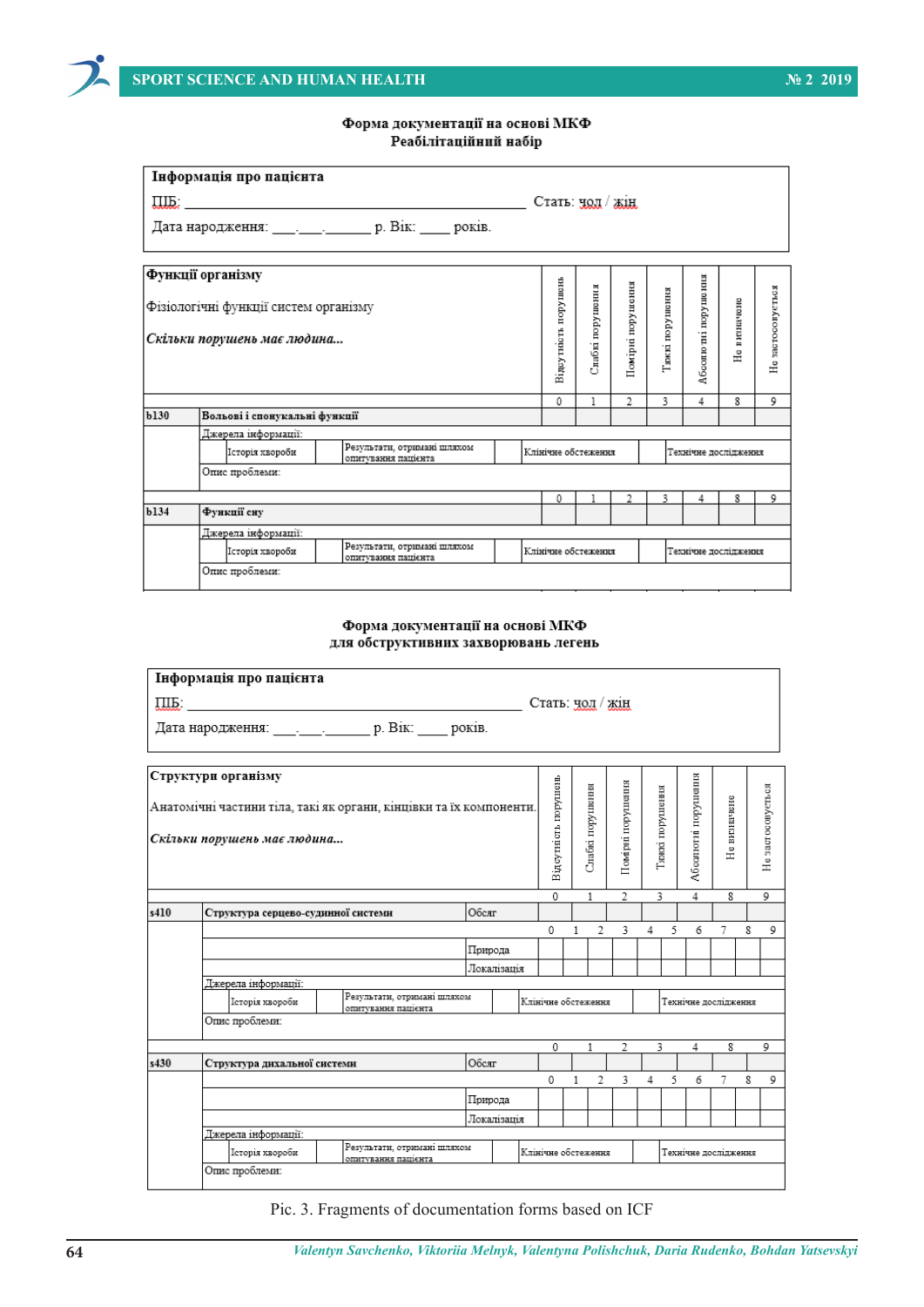## **References**

- 1. Bickenbach J, Cieza A, Rauch A, Stucki G, editors. ICF CORE SETS. Manual for Clinical Practice. Hogrefe, Göttingen 2012. Available from: www.icf-core-sets.org.
- 2. Builova TV. International classification of functioning as a key to understanding the philosophy of rehabilitation. Medial. 2013;2:26-31. (in Russian)
- 3. Golik VA, Moroz EN, Pogorelova SA. Іspol'zovanie mezhdunarodnoy klassifikatsii funktsionirovaniia, ogranicheniy zhiznedeiatel'nosti i zdorov'ia v ekspertnoy nevrologicheskoy praktike. *Mezhdunarodnyy nevrologicheskiy zhurnal*. 2011;5(43):104- 110. (in Russian)
- 4. Hordyns'ka M. Porivnial'na kharakterystyka istorychno stvorenykh modeley reabilitatsii, bazovanykh na mizhnarodniy klasyfikatsii funktsionuvannia, obmezhennia zhyttiediial'nosti i zdorov'ia, a takozh – na mizhnarodniy klasyfikatsii khvorob i problem, pov'iazanykh zi zdorov'iam. Sportyvnyy visnyk Prydniprov'ia. 2017; 2:171-176. Available from: http://nbuv.gov.ua/UJRN/ svp\_2017\_2\_33. (in Ukraine)
- 5. INTERNATIONAL CLASSIFICATION OF FUNCTIONING, DISABILITY AND HEALTH. GENEVA: WORLD HEALTH ORGANIZATION, 2001 [CITED 2019 MAY 14]. AVAILABLE FROM: HTTP:// WWW.WHO.INT/CLASSIFICATIONS/ ICF/EN/.
- 6. International Classification of Functioning, Disabil ity and Health. Geneva: WHO; 2001. (in Russian)
- 7. International Classification of Functioning, Disabil ity and Health. Geneva: WHO; 2001. Available from: http://moz.gov.ua/ uploads/1/5262-dn 20180523 981 dod 1. pdf (in Ukraine)
- 8. International Classification of Functioning, Disabil ity and Health of children and youth. Geneva: WHO; 2007. Available from: http://moz.gov.ua/uploads/1/5263 dn\_20180523\_981\_dod\_2.pdf (in Ukraine)
- 9. ICF research branch. Available from: https:// www.icf-research-branch.org/.
- 10. Ponomarenko GN, editor. Fizicheskaia i reabilitatsionnaia meditsina: natsional'noe rukovodstvo. Moskva: «GEOTAR-Media», 2016. (in Russian)
- 11. Ponomarenko GN. The international classification of functioning, disability and health as a tool for the scientif ically grounded estimation of the effectiveness of medical rehabilitation. *Voprosy kurortologii, fizioterapii i lechebnoy fizicheskoy kul'tury*. 2013;90(2):57-62. (in Russian)
- 12. Shoshmin AV, Ponomarenko GN, Bessrtachnova YaK, Cherkashina IV. The application of the International Classification of Functioning, Disability and Health for the evaluation of the effectiveness of rehabilitation: method ology, practical experience, results. *Voprosy kurortologii, fizioterapii i lechebnoy fizicheskoy kul'tury*. 2016;93(6):12 -20. (in Russian)
- 13. Shostka GD, Korobova MV, Shabrova AV, editors. International Classification of Functioning, Disability and Health (short version). SPb: SPbIUVEK, 2003. (in Russian)
- 14. Ukraine. Cabinet of Ministers of Ukraine. Rozporiadzhennia Kabinetu Ministriv Ukrainy vid 27 hrudnia 2017 roku No 1008 «Pro zatverdzhennia planu zakhodiv iz vprovadzhennia v Ukraini International classification of functioning, disability and health and International classification of functioning, disability and health of children and youth». Available from: https://zakon.rada.gov.ua/laws/ show/1008-2017-%D1%80/. (in Ukraine)
- 15. Ukraine. Ministry of Health. Nakaz MOZ Ukrainy vid 23.05.2018 No 981 «Pro zatverdzhennia perekladu International classification of functioning, disability and health and International classification of functioning, disability and health of children and youth».
- 16. Updating the description of physical therapy [document on the Internet]. Ukrainian Association of Physical Therapy [cited 2019 May 14]. Available from: http://www. physrehab.org.ua/PS\_description\_physical\_ therapy.html. (in Ukraine)